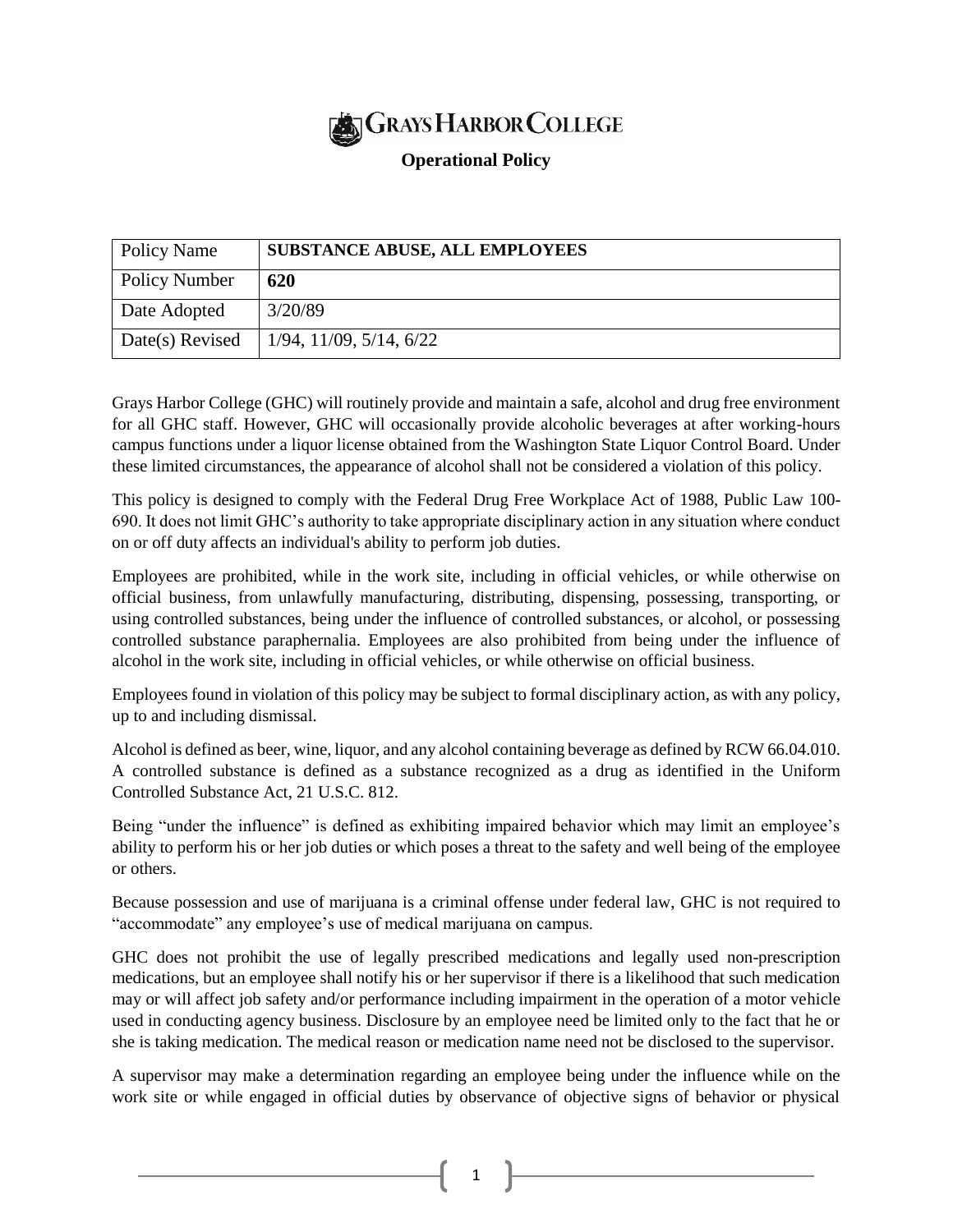characteristics of impairment which affects an employee's performance capability or safety, or the safety of others. Examples of these observable signs include, but are not limited to:

- Glassy eyes, dilated or constricted pupils, lack of focus.
- Uncharacteristically rapid or very slow and deliberate or slurred speech.
- Lack of control of head and/or body such as staggering, swaying, unsteadiness, need to hold onto stationary items to steady self or to walk or stand.
- Extreme sleepiness, drooping eyelids.
- Odor of alcohol, marijuana or other drugs.
- Sudden or unexplained mood change.
- Abnormal conduct or erratic behavior while at work or a significant deterioration in work performance and/or judgment.
- Loud or inappropriately talkative, difficulty in concentration, verbally abusive and/or, belligerent, inappropriate emotional displays.

GHC encourages employees to voluntarily seek appropriate assistance if they are dependent on alcohol or controlled substances.

## **RESPONSIBILITIES:**

*Employees* shall exercise prudence in consuming alcohol while representing the office at official functions.

*Employees* shall not be under the influence of alcohol and/or controlled substances at the work site or while in any official capacity, nor shall they manufacture, use, consume, sell, transport, possess or transfer controlled substances at the work site or while in any official capacity.

*Employees* shall not operate vehicles in any official capacity while under the influence of alcohol or controlled substances.

Within 5 calendar days, the *employee* must notify the immediate supervisor in writing of any criminal conviction for an alcohol or controlled substance related crime, that occurred at the work site, or while in any vehicle used for agency business or in any official capacity.

If an *employee* drives a state vehicle or a personal or rented vehicle for state business, the *employee* must report any conviction for driving under the influence of alcohol and/or controlled substances, and/or any current revocation or suspension of his or her driver's license on the first work day following the conviction or license suspension or revocation.

An *employee* cannot operate a motor vehicle for state business with a revoked, suspended or expired license.

An *employee* who observes or has knowledge of another employee in a condition that impairs his or her ability to perform job duties or which poses a threat of harm to self or others, shall report such condition to a supervisor.

Upon a *supervisor's* observation of an *employee* exhibiting specific observable signs of being under the influence while in the workplace or on official business, the *supervisor shall* relieve the *employee* of his or her job duties for the remainder of the day. The *supervisor* shall see that arrangements are made to ensure safe transportation of the *employee*.

The *supervisor* shall notify the Chief Executive Human Resources Officer (CEHR) *immediately upon observation of an employee exhibiting specific observable signs of being under the influence while in* 

2  $\uparrow$